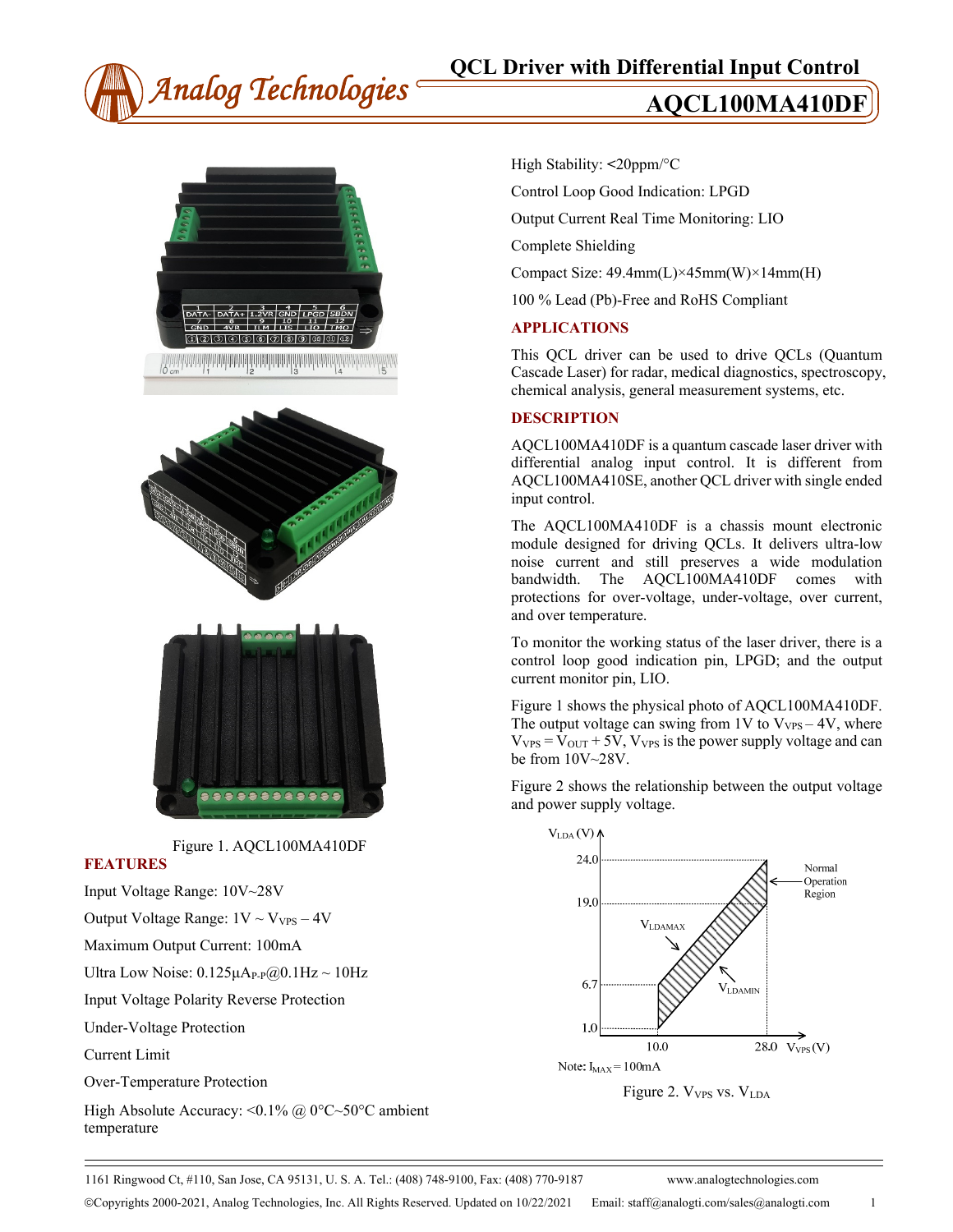

| Pin#           | <b>Pin Name</b> | Port Type      | <b>Description</b>                                                                                                                                                                                                                                                                                                                                                                                      |  |
|----------------|-----------------|----------------|---------------------------------------------------------------------------------------------------------------------------------------------------------------------------------------------------------------------------------------------------------------------------------------------------------------------------------------------------------------------------------------------------------|--|
| 1              | DATA-           | Analog input   | The negative node of differential input signal.                                                                                                                                                                                                                                                                                                                                                         |  |
| 2              | DATA+           | Analog input   | The positive node of differential input signal.                                                                                                                                                                                                                                                                                                                                                         |  |
| $\overline{3}$ | 1.2VR           | Analog output  | Internal reference voltage.                                                                                                                                                                                                                                                                                                                                                                             |  |
| $\overline{4}$ | <b>GND</b>      | Signal ground  | Signal ground. Connect this pin to the signal ground of ADCs, DACs, and the<br>signal sources.                                                                                                                                                                                                                                                                                                          |  |
| 5              | <b>LPGD</b>     | Digital output | Loop good indication. When outputting a high logic level 5V, it indicates the<br>control loop works properly, i.e. the output current equals the set-point value;<br>outputting a logic low level indicates there is something wrong in the control loop,<br>such as open circuit, output current equals zero, etc.                                                                                     |  |
| 6              | <b>SBDN</b>     | Digital input  | This is a duplex pin: when it is pulled down $\leq 0.4V$ , the controller is put into<br>Shut-down Mode; when setting this pin to between 1.2V to 2.5V, the controller is<br>set to Stand-by Mode. In this mode, the voltage reference is still working; when<br>setting it to >2.64V to VPS voltage, the controller goes to On Mode. There is an<br>internal $20M\Omega$ pull up resistor tied to VPS. |  |
| 7              | <b>GND</b>      | Signal ground  | Signal ground. Connect this pin to the signal ground of ADCs, DACs, and the signal<br>sources.                                                                                                                                                                                                                                                                                                          |  |
| 8              | 4VR             | Analog output  | Voltage Reference 4.096V output. It can be used by external POTs (Potentiometer),<br>DACs and/or ADCs for setting the LIS. Under Stand-by Mode, this pin is still<br>working.                                                                                                                                                                                                                           |  |
| 9              | <b>ILM</b>      | Analog input   | Laser current limit set. 0V to 4.096 V sets the laser current limit from 0 to 100mA<br>linearly. The internal input impedance is 1M.                                                                                                                                                                                                                                                                    |  |
| 10             | <b>LIS</b>      | Analog output  | Laser current setting indication. 0V to 4.096 V indicates the laser current is set from<br>0 to 100mA linearly.                                                                                                                                                                                                                                                                                         |  |
| 11             | LIO             | Analog output  | Laser current output indication. 0V to 4.096 V indicates the laser current from 0 to<br>100mA linearly.                                                                                                                                                                                                                                                                                                 |  |
| 12             | <b>TMO</b>      | Analog output  | The controller internal temperature indication output. It can be used for sensing the<br>actual temperature of the controller to avoid over-heating. 0V to 4V represents the<br>controller temperature from $-55^{\circ}$ C to 125 $^{\circ}$ C.                                                                                                                                                        |  |

Table 2. Terminal Block Connector 4 Pin Function Descriptions

| Pin# | <b>Pin Name</b> | Port Type     | <b>Description</b>                                                                                                                                          |  |
|------|-----------------|---------------|-------------------------------------------------------------------------------------------------------------------------------------------------------------|--|
|      | LDA             | Analog output | Laser diode anode. Connect it to the anode of the laser diode.                                                                                              |  |
| 2    | <b>LDC</b>      | Analog output | Laser diode cathode. Connect it to the cathode of the laser diode. This pin is<br>internally connected to PGND and GND, thus its voltage potential is zero. |  |
| 3    | <b>GND</b>      | Signal ground | Signal ground. Connect this pin to the signal ground of ADCs, DACs, and the signal<br>sources.                                                              |  |
| 4    | <b>PGND</b>     | Power ground  | Power ground pin. Connect it directly to power supply return rail.                                                                                          |  |
| 5    | VPS.            | Power input   | Power supply voltage. The driver works from 10V to 28V.                                                                                                     |  |

1161 Ringwood Ct, #110, San Jose, CA 95131, U. S. A. Tel.: (408) 748-9100, Fax: (408) 770-9187 www.analogtechnologies.com

Copyrights 2000-2021, Analog Technologies, Inc. All Rights Reserved. Updated on 10/22/2021 Email: staff@analogti.com/sales@analogti.com 2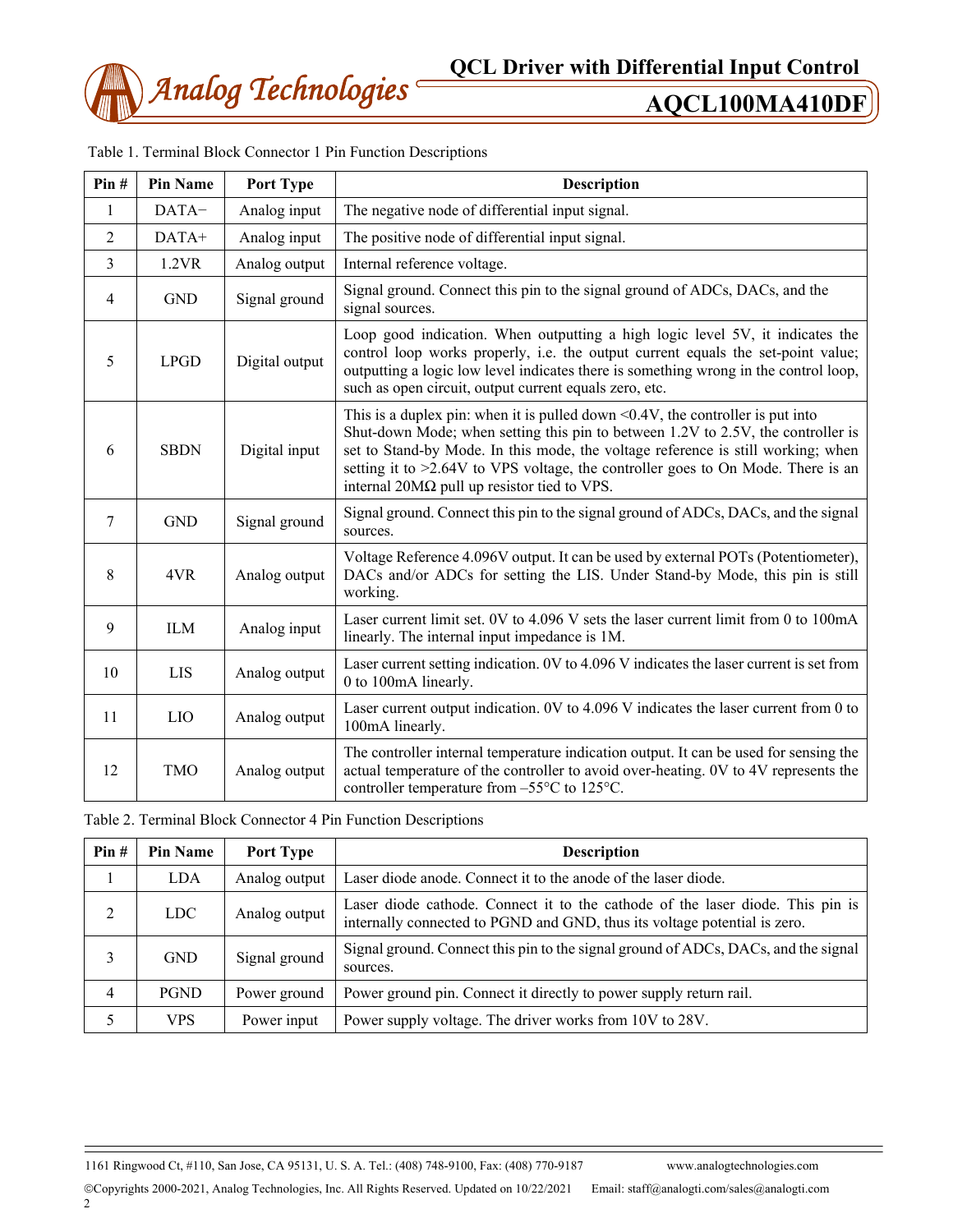

Table 3. Competition Comparison

| <b>Parameter</b>                            | <b>Competition QCL driver</b> | <b>ATI QCL driver</b>   |
|---------------------------------------------|-------------------------------|-------------------------|
| <b>Number of power supplies</b><br>required | $\overline{2}$                |                         |
| Input voltage range                         | 25V                           | $10 - 28V$              |
| Output voltage range                        | 5V                            | $1V \sim V_{VPS} - 4V$  |
| Over current protection                     | No                            | Yes                     |
| <b>Polarity reverse protection</b>          | N <sub>0</sub>                | <b>Yes</b>              |
| <b>Size</b>                                 | $140\times166\times58$ mm     | $50\times45\times14$ mm |
| Weight                                      | 1,000g                        | 45g                     |
| Price                                       | \$1,700                       | $\leq$ Half of above    |

#### **SPECIFICATIONS**

Table 4. Characteristics  $(T_A = 25^{\circ}C)$ 

| <b>Parameter</b>                                    | <b>Symbol</b>                                                                        | <b>Conditions</b>                    | Min.             | Typ. | Max.             | <b>Units</b>  |  |
|-----------------------------------------------------|--------------------------------------------------------------------------------------|--------------------------------------|------------------|------|------------------|---------------|--|
| Control SBDN Pin (#6 of Terminal Block Connector 1) |                                                                                      |                                      |                  |      |                  |               |  |
|                                                     | $V_{SBDN-ON}$                                                                        |                                      | 2.64             |      | V <sub>VPS</sub> | V             |  |
|                                                     | VSBDN-STANDBY                                                                        |                                      | 1.2              |      | 2.5              | V             |  |
|                                                     | V <sub>SBDN-OFF</sub>                                                                |                                      | $\boldsymbol{0}$ |      | 0.4              | $\mathbf V$   |  |
|                                                     | $VSBDN-SB-HI$<br>Going up from Standby to On<br>threshold voltage                    |                                      | 2.508            |      | 2.64             | V             |  |
| <b>SBDN Voltage</b>                                 | V <sub>SBDN-SB-LOW</sub><br>Going down from On to<br>Standby threshold voltage       |                                      | 2.5              |      | 2.6              | V             |  |
|                                                     | $V_{SBDN\text{-}OFF\text{-}HI}$<br>Going up from Off to Standby<br>threshold voltage |                                      |                  |      | 1.2              | $\mathbf{V}$  |  |
|                                                     | V <sub>SBDN-OFF-LOW</sub><br>Going down from Standby to<br>Off threshold voltage     |                                      | 0.4              |      |                  | V             |  |
| Pull-up Resistor to VPS                             |                                                                                      |                                      |                  | 20   |                  | $M\Omega$     |  |
|                                                     | Current Setting LIS Pin (#10 of Terminal Block Connector 1)                          |                                      |                  |      |                  |               |  |
| <b>Current Set Voltage</b>                          |                                                                                      |                                      | $\boldsymbol{0}$ |      | 4.096            | V             |  |
| Output LDA Pin (#1 of Terminal Block Connector 2)   |                                                                                      |                                      |                  |      |                  |               |  |
| Output Voltage                                      | <b>V</b> LDA                                                                         |                                      | 1                |      | $V_{VPS} - 4$    | V             |  |
| Output Current                                      | $I_{LDA}$                                                                            |                                      | $\boldsymbol{0}$ |      | 100              | mA            |  |
| <b>Output Current Noise</b>                         | I <sub>NLDA</sub>                                                                    | Peak-to-peak value,<br>0.1Hz to 10Hz |                  | 0.5  |                  | $\mu A_{P-P}$ |  |
| Minimum Dropout Voltage                             | $V_{VPS} - V_{LDA}$                                                                  |                                      |                  | 4    |                  | V             |  |

1161 Ringwood Ct, #110, San Jose, CA 95131, U. S. A. Tel.: (408) 748-9100, Fax: (408) 770-9187 www.analogtechnologies.com

Copyrights 2000-2021, Analog Technologies, Inc. All Rights Reserved. Updated on 10/22/2021 Email: staff@analogti.com/sales@analogti.com 3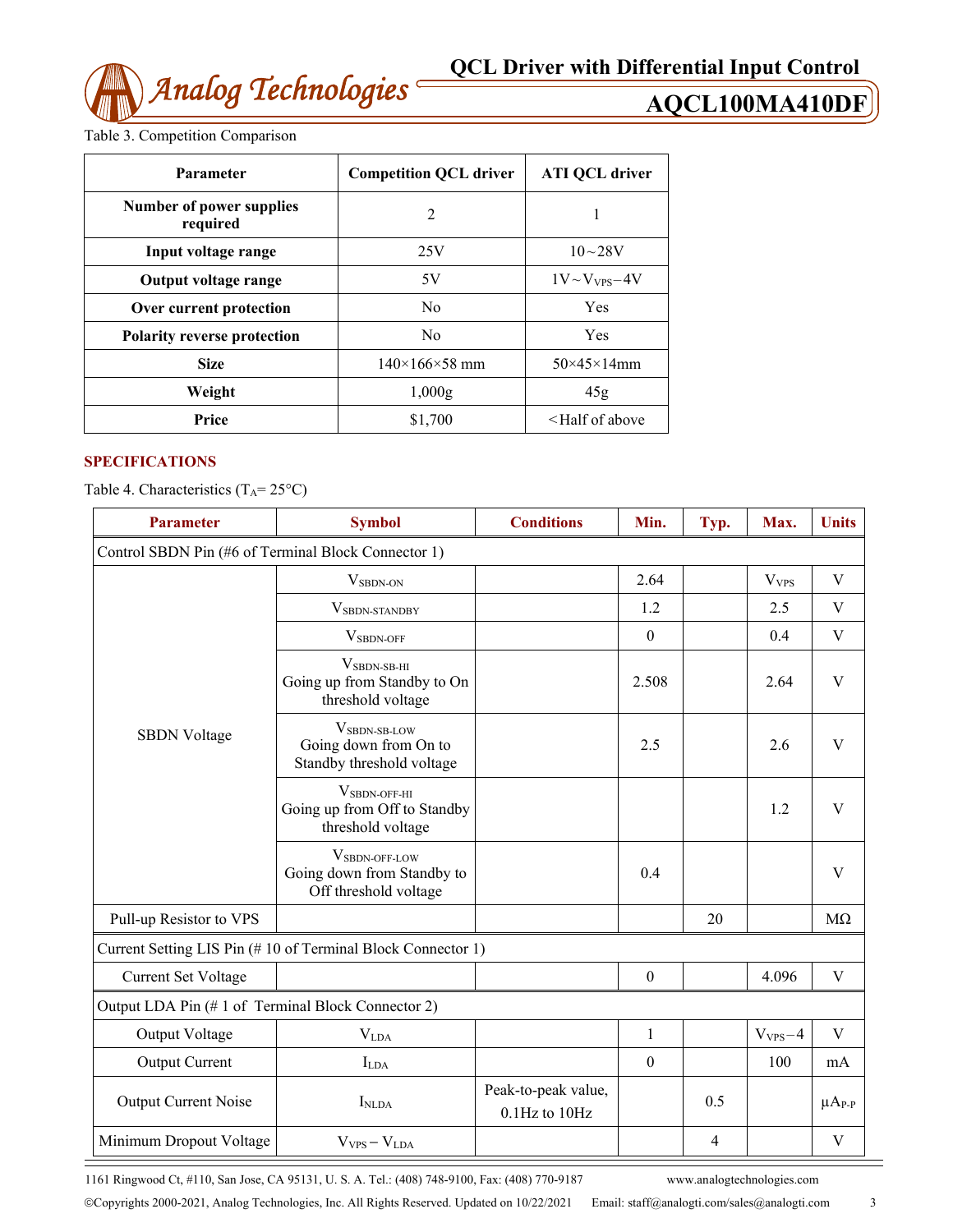# *Analog Technologies* **QCL Driver with Differential Input Control**

| Anaiog Technologies                                            |                               |                   | <b>AQCL100MA410DF</b> |      |      |                 |
|----------------------------------------------------------------|-------------------------------|-------------------|-----------------------|------|------|-----------------|
| <b>Parameter</b>                                               | <b>Symbol</b>                 | <b>Conditions</b> | Min.                  | Typ. | Max. | <b>Units</b>    |
| Output LDA Pin (#1 of Terminal Block Connector 2)              |                               |                   |                       |      |      |                 |
| <b>Operating Ambient</b><br><b>Temperature Range</b>           | $T_A$                         |                   | $-40$                 |      | 65   | $\rm ^{\circ}C$ |
| Large Signal Bandwidth                                         | $f_{lg}$                      |                   |                       |      |      | <b>MHz</b>      |
| Small Signal Bandwidth                                         | $f_{\rm sm}$                  |                   |                       |      |      | MHz             |
| Small Signal Rise and Fall<br>Times                            | $t_{\rm smr}, t_{\rm smf}$    |                   |                       | 350  |      | ns              |
| Large Signal Rise and Fall<br>Times                            | $t_{\rm lgr}$ , $t_{\rm lgf}$ |                   |                       | 350  |      | ns              |
| Power Supply Input VPS Pin (# 5 of Terminal Block Connector 2) |                               |                   |                       |      |      |                 |
| <b>Input Voltage Range</b>                                     | $V_{VPS}$                     |                   | 10                    |      | 28   | V               |
| <b>Input Current</b>                                           | <b>I</b> <sub>VPS</sub>       |                   | $\theta$              |      | 600  | mA              |

#### **APPLICATIONS INFORMATION**

Voltage can be input through Mini-USB or LIS. Figure 3 shows the connection for the Mini-USB. Figure 4 shows the pin locations of this QCL driver.

USB Differential Input



Figure 3. Connecting DAC Board to the QCL Driver AQCL100MA410DF

Table 5.  $V_{IN^+}$ ,  $V_{IN^+}$  &  $I_{OUT}$ 

| $\rm V_{IN^+}$ | $\rm V_{IN}$ | $\rm V_{\rm LIS}$ | $I_{\text{OUT}}$ |
|----------------|--------------|-------------------|------------------|
| 1.2V           | 0V           | 4.096V            | 100mA            |
| 0.6V           | 0.6V         | 2.048V            | 50mA             |
| ۵V             | 1.2V         | ОV                | 0mA              |

$$
V_{LIS} = \frac{2.048}{1.2} (V_{IN+} - V_{IN-}) + 2.048 V
$$

$$
I_{\text{OUT}} = \frac{V_{\text{LIS}}}{4.096 \text{V}} \times 100 \text{mA}
$$

VLIS: The voltage for setting the laser current.

 $V_{IN+}$ : The positive node of Mini-USB differential input signal.

 $V_{IN}$ : The negative node of Mini-USB differential input signal.

I<sub>OUT</sub>: The output current.

Insert the screwdriver into the upper card slot, and the lower card slot should be inserted with a power cord with a bare core (φ=1.5mm±0.2mm; L=7.5mm±0.2mm).



Figure 4. Top View of AQCL100MA410DF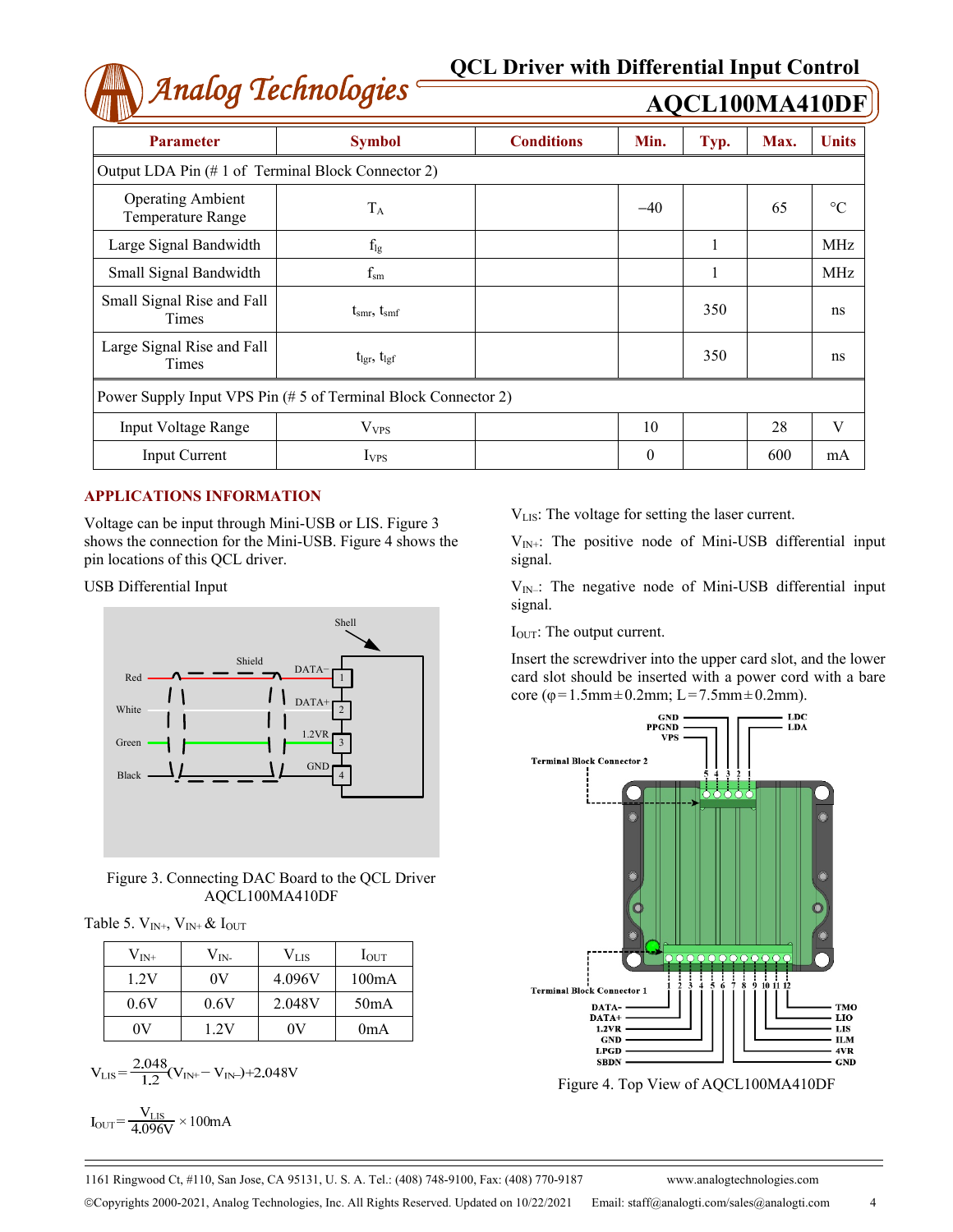

## **MECHANICAL DIMENSIONS**







|          |  | Left View   Top View   Right View |
|----------|--|-----------------------------------|
| End View |  | $\overline{\text{Init}}$ mm       |

Figure 5. Dimensions of AQCL100MA410DF

### **ORDERING INFORMATION**

Table 6. Unit Price

| Part #         | $1 - 9$ (pcs) | $\geq$ 10 (pcs) |
|----------------|---------------|-----------------|
| AQCL100MA410DF | \$499         | \$449           |